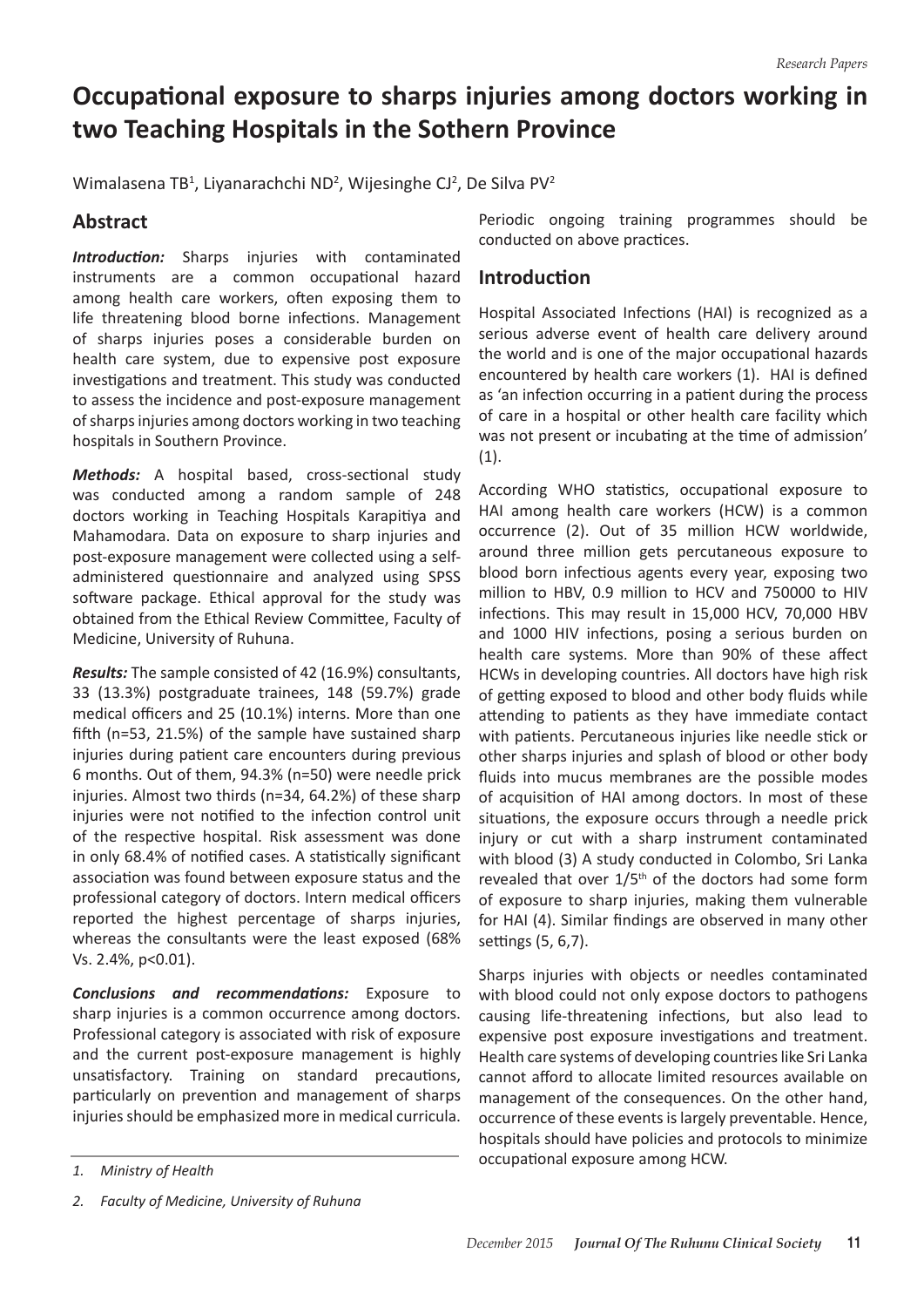#### *Research Papers*

Prevention of exposure to blood-borne pathogens can be achieved by correct handling of sharps by HCW. According to the guidelines given in Hospital Infection Control Manual of the Sri Lanka College of Microbiologists, avoiding use of sharps whenever possible and using scalpels, needles and syringes as single use items would reduce the risk of sharp injuries (8). In addition, care should be taken in handling, cleaning and disposing sharps. Used needles should not be recapped with two hands and bending or breaking of used needles by hand should be avoided. Sharps should be discarded immediately after use, directly into a sharps bin which is placed close to point of use. Passing sharps from hand to hand should not be done.

Despite all the precautions taken, occupational exposure to sharps injuries by contaminated instruments does occur sometimes. Therefore, there should be appropriate post exposure management guidelines and protocols for prompt reporting, evaluation, counseling and treatment. In managing a health care worker potentially exposed to HBV or HIV, care of the exposure site, reporting to infection control team and assessment of the risk associated with exposure should be done. Expose source should be tested for HBV, HCV and HIV antibody. Exposed person should be evaluated and Hepatitis B immunoglobulin and antiretroviral drugs should be given if indicated (8). The occupational exposures should be followed up after initial treatment as the exposed HCWs have a risk of acquiring infection (9). A periodic assessment of exposure to sharp injuries among doctors, as well as identifying the factors that pre-dispose to such injuries are two important aspects that will be useful in monitoring this process. Therefore, this study was carried out with the aim of assessing the incidence and post-exposure management of sharp injuries among doctors working in the two teaching hospitals in Southern Province.

# **Methods**

This study was a hospital based, cross sectional survey, carried out as a component of a larger study assessing knowledge and adherence to Standard Precautions among doctors. The study was conducted in the Teaching Hospital, Karapititya (THK) and Teaching Hospital Mahamodara (THM). THK is the largest tertiary care hospital in the Southern Province, with bed strength of 1711. It has OPD, ETU, ICU operating theatres, wards, with all major and minor specialities except obstetrics and gynaecology. During the study period 593 doctors were working in THK. THM is the only tertiary care maternity hospital of Southern Sri Lanka. This hospital provides gynaecology, obstetrics and neonatology services. Bed strength is 375 and during the study period 90 doctors worked in this hospital. The study included

a sample of 248 doctors working in THK and THM, including consultants (specialist grade medical officers), senior registrars, registrars, grade medical officers and intern medical officers. Doctors who have worked less than six months in these hospitals and those who were on leave during the study period were excluded from the sample. A stratified random sampling method was followed to include doctors representing each professional category. The number of doctors from each category was proportionate to its distribution among the total study population.

A pre-tested, self-administered questionnaire was used to assess the incidence of sharp injuries among doctors during the last 6 months and other relevant variables. The collection of data and all observations were carried out by the principal investigator himself to prevent interobserver variation. Informed consent was obtained from the Ethical approval for the study was obtained from the Ethical Review Committee of the Faculty of Medicine, University of Ruhuna and permission was obtained from the two directors of THK and THM before the data collection. Data collection was done for one month period from 01.09.2013 to 30.09.2013 and collected data were analysed using statistical Package for Social sciences (SSPS) version 17.0.

# **Results**

The overall response rate in the sample was very good (91.9%). Out of the participants, 211 (85.1%) were from THK and 37 (14.9%) were from THM. Majority were grade medical officers (n=148, 59.7%). The highest number of respondents were from medical wards (n=68, 27.4%), the least number representing the obstetrics and gynaecology wards (n=15, 6.0%). The characteristics of the study sample are described in Table 1.

More than one fifth out of 246 doctors (n=53, 21.5%) have sustained sharp injuries during patient care encounters in the period of last 6 months (Table 2). Out of those who had sharp injuries, 94.3% were needle prick injuries. Almost two thirds of these sharps injuries (n=34, 64.2%) were not notified to the infection control unit of the respective hospital. Risk assessment was done in only 13 (68.43%) of the notified cases. Bivariate analysis was performed to assess whether there is a difference between proportions of sharps injuries according to professional categories of doctors, type of unit they are working, the duration of service and the training received on Standard Precautions (Table 3). Intern medical officers had the highest percentage of sharps injuries (68%), followed by registrars and senior registrars (24.2 %). Consultants had the least amount of sharps injuries (2.4%). The difference in the proportion of sharp injuries among categories of doctors was highly significant ( $p < 0.01$ ). Similarly, the doctors working in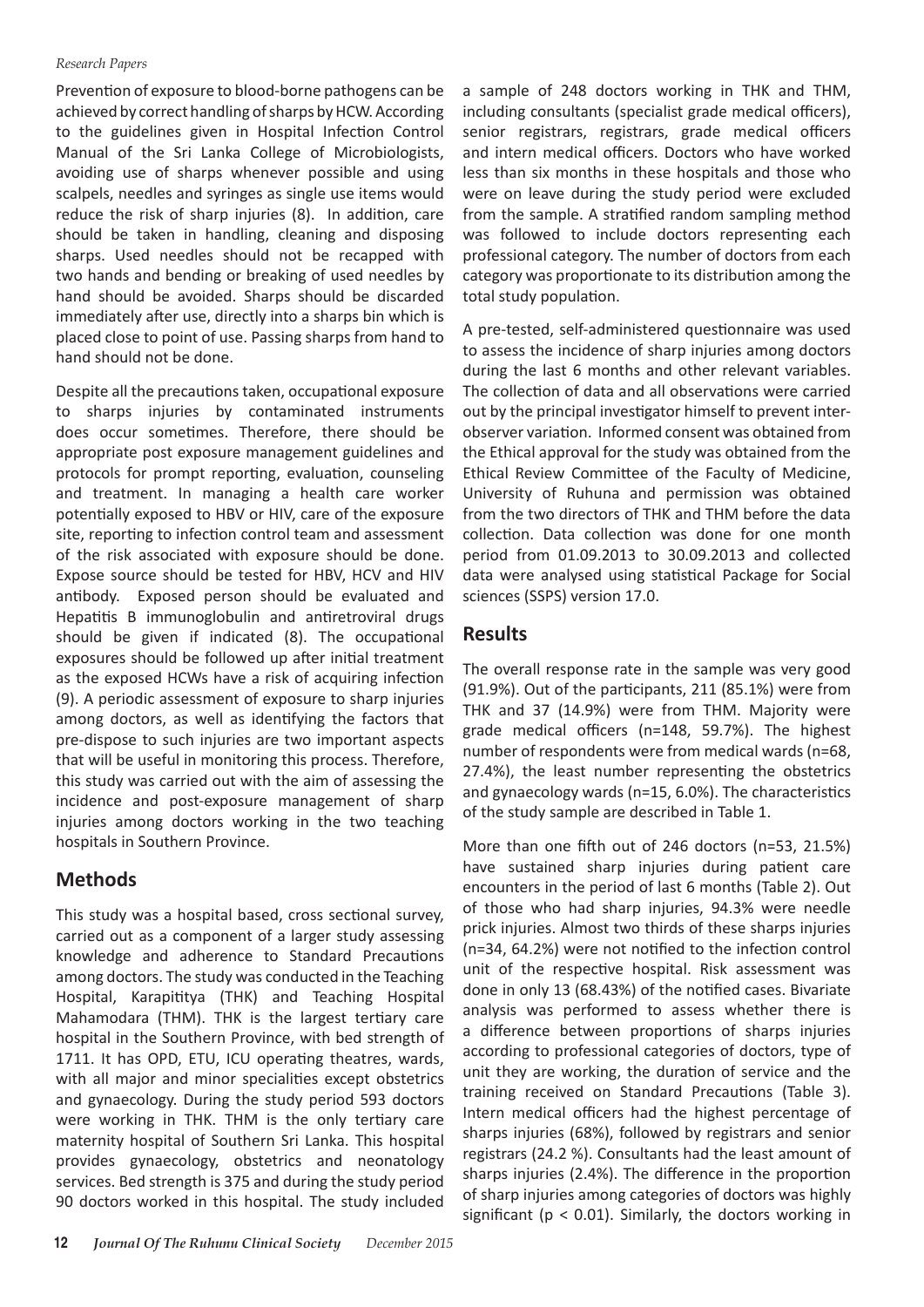surgical wards were more likely to sustain sharp injuries compared to those working in other units (p<0.05). Service duration of less than 5 years also demonstrated a significant association with sharp injuries (p<0.001). Although training on Standard Precautions received during undergraduate period was not associated with history of sharp injuries, those who had training after graduation reported significantly reduced exposure to these events (<0.001).

### **Discussion**

Management of sharps is an important aspect of standard precautions, designed to prevent hospital associated infections. In this study, we were able to identify several aspects of sharps management that expose the doctors to an increased risk of infections. The fact that more than one fifth (n=53, 21.5%) of doctors in THK and THM have had sharps injuries during a period of six months is a very important finding of this study. Out ofthose 94.3% were needle prick injuries. In comparison, a study done among HCWs in four Teaching Hospitals of Colombo district revealed that 23.1% doctors have had prick with a needle contaminated with blood and 8.5% of doctors have had a cut with sharp instrument contaminated with blood (4). Victims of sharp injuries seem to be greater among individuals under training, as revealed in a survey done among 4th year medical students of university of Colombo. This study reported that 95% of the students had sustained one or more sharp injury. Out of these, 89% has occurred during suturing, 23% during venepuncture and 14% while assisting in deliveries (10). These findings suggest that sharp injuries continue to remain a considerable hazard among hospital settings in Sri Lanka. Evidence from other settings reports higher incidence of sharps injuries among doctors, especially in the regional countries. In an observational study conducted in Pakistan to assess the impact of a surveillance and educational program on the rate of needle stick injuries among HCWs, junior doctors were reported to have sustained the highest number of injuries (28.5%). Nearly  $1/5$ <sup>th</sup>of sharp injuries were reported during blood collection (5). A research done in India has shown that needle stick injuries were reported by 50% of nurses, 31% of doctors and 25% of interns. Recapping was found to be the commonest cause reported by 68% of nurses 40% of doctors and 52% of interns (6). A Nigerian research revealed that 16.87% of doctors have experienced needle pricks during a period of 3 months, which indicates a higher incidence than our study (11). In a study done in Germany, 47% of physicians were found to have at least one needle prick injury per year (12). A similar study done in UK reported that 37% of participants had needle pricks during a period of one year (7). These finding are closely comparable

to the results of our study. However, a lower incidence of needle stick injuries had been reported among health care workers in other settings such as Australia and Italy (3). In keeping with our findings, needle prick injuries were the commonest among sharp injuries in several other studies (5,3). The other component of this study assessing the knowledge and practices related to Standard Precautions revealed interesting findings that can explain these risk exposures (13). The practices of handling sharps among the doctors in the study sample revealed that a considerable proportion of doctors had done 'bending of needle' during episiotomy suturing (75%) and 'recapping' during venepuncture (30-33%), which could lead to needle stick injuries.

In this study we observed that there is an association between the exposure to sharp injuries and the professional category, reporting the highest percentage of sharps injuries among intern medical officers. However, studies from other settings show contrasting evidence. A Pakistan study concluded that the junior doctors have sustained the highest number of sharps injuries (5), whereas, an Indian study revealed a higher rates of needle stick injuries among residents compared with interns (6). The knowledge, attitudes and practice of doctors in different settings could be resulting in different outcomes so that direct comparison of these rates may not be appropriate. Although one could argue that the junior doctors are more likely to be exposed to these injuries than the consultants because they are more involved in day to day patient care activities, we cannot exclude the possibility of having more incorrect practices probably as a result of poor awareness and less practical experience among this group. If awareness and adherence to standard precautions is optimal, this type of injuries could not have occurred, despite being exposed to more opportunities. The association between sharp injuries and training on Standard Precautions after graduation further supports this assumption. Almost two thirds (64.2%) of sharps injuries sustained by doctors were not notified to infection control unit. This very clearly indicates the lack of awareness on post-exposure management of sharp injuries among doctors. Galle is an area where tourism is blooming up and this may increase the risk of health care workers' contact with HIV patients. Therefore, poor awareness on prevention of sharps injuries and post exposure management could be a problem in the future.

Although the results of this study could be affected by recall bias in reporting sharps injuries and the postexposure management, it would have resulted in underreporting of the incidence. The relatively high incidence of sharps injuries observed could not have been explained by this limitation.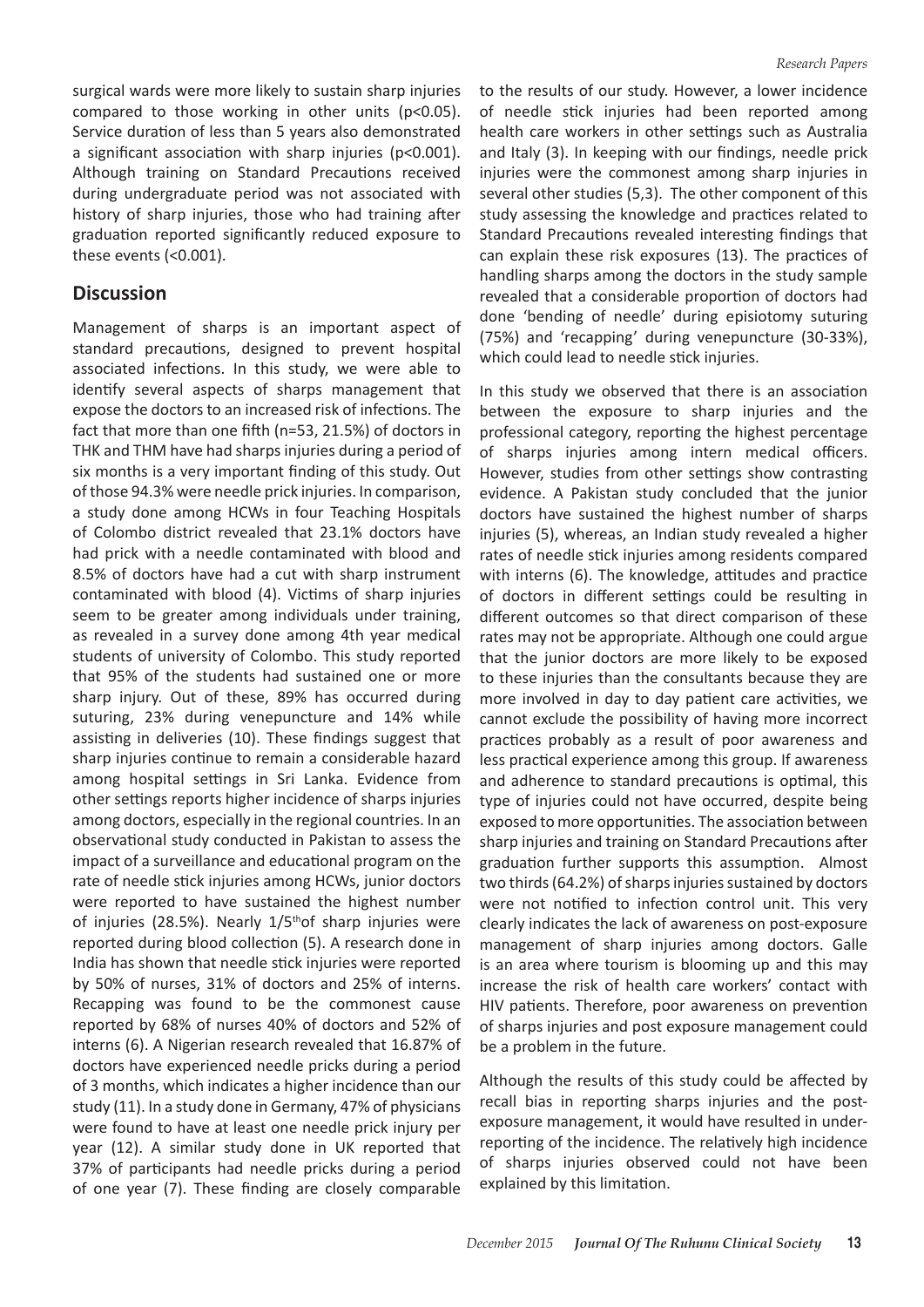## **Conclusions and recommendations**

In conclusion, this study revealed that more than one fifth (21.5%) of doctors have sustained sharps injuries during a period of six months and the reporting of sharps injuries is poor.

In order to prevent these hazardous exposures, an organizational culture should be created where adherence to standard precautionary guidelines is an integral part of giving high quality patient care. Doctors should be educated and persuaded to notify sharps injuries without delay. Medical under graduate curricula could place more emphasis on teaching standard precautions and infection control practices. Mandatory training on standard precautions needs to be included in the orientation program of intern medical officers. Periodic ongoing reorientation training programs should be arranged for all categories of doctors. Infection control team should play an active role in training and interacting with doctors, motivating and exerting positive influences on their practices. The consultants and senior registrars can act as role models to influence the practices of peers and junior doctors, especially in areas like proper sharps handling.

## **Acknowledgements**

The authors wish to thank the Directors of Teaching Hospital Karapitiya and Teaching Hospital Mahamodara, DrAjith Nagahawatte, Senior Lecturer in Microbiology

|                              | Characteristic                               | No  | $\%$ |
|------------------------------|----------------------------------------------|-----|------|
| Institution                  | TH, Karapitiya                               | 211 | 85.1 |
|                              | TH, Mahamodara                               | 37  | 14.9 |
| Gender                       | Male                                         | 115 | 46.4 |
|                              | Female                                       | 133 | 53.6 |
| Age (n=245)                  | 30 yrs or less                               | 41  | 16.7 |
|                              | 31-40 yrs                                    | 104 | 42.4 |
|                              | 41-50 yrs                                    | 84  | 34.3 |
|                              | above 50 yrs                                 | 16  | 6.5  |
| <b>Professional category</b> | Consultants                                  | 42  | 16.9 |
|                              | Registrars / Senior Registrars               | 33  | 13.3 |
|                              | <b>Grade medical Officers</b>                | 148 | 59.7 |
|                              | <b>Inter Medical Officers</b>                | 25  | 10.1 |
| Unit of work                 | <b>Intensive Care Unit</b>                   | 37  | 14.9 |
|                              | Medical wards                                | 68  | 27.4 |
|                              | Surgical wards                               | 50  | 20.2 |
|                              | Paediatric wards                             | 27  | 10.9 |
|                              | <b>Obstetrics &amp; Gynaecology</b><br>wards | 15  | 6.0  |
|                              | Out Patient Department                       | 17  | 6.9  |
|                              | Other                                        | 34  | 13.7 |
| Duration of service (n=245)  | 5 yrs or less                                | 68  | 27.8 |
|                              | $6-10$ yrs                                   | 66  | 26.9 |
|                              | 11-15 yrs                                    | 45  | 18.4 |
|                              | 16-20 yrs                                    | 44  | 18.0 |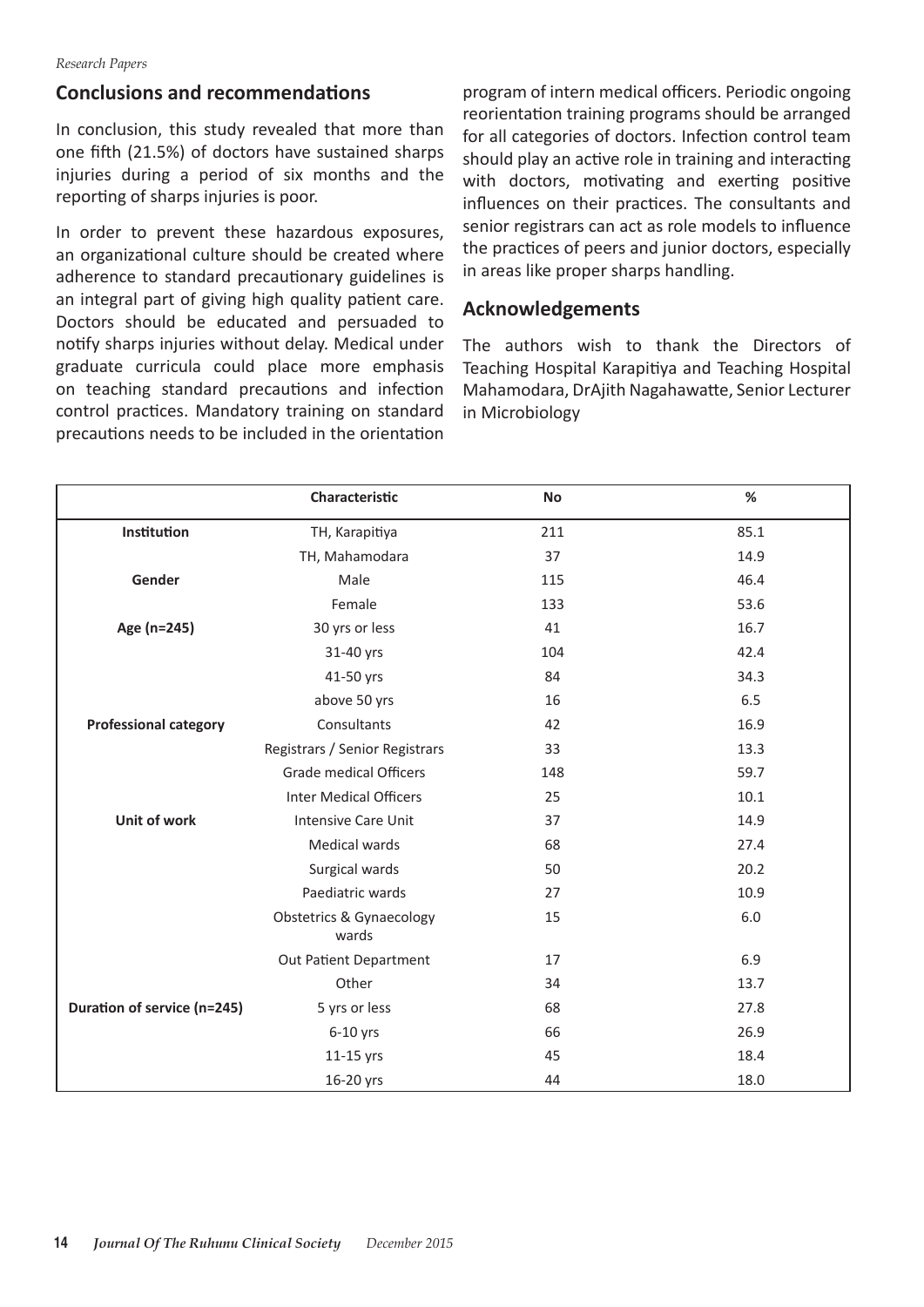**Table 2: Details about sharp injuries sustained by doctors in the sample during the last 6 months and post-exposure management** 

| Details about sharp injuries                                      | <b>No</b> | %     |
|-------------------------------------------------------------------|-----------|-------|
| Sustained sharp injury/injuries during last 6 months<br>$(n=246)$ |           |       |
| Yes                                                               | 53        | 21.5  |
| No                                                                | 193       | 78.5  |
| Type of injury (n=53)                                             |           |       |
| Cut injury                                                        | 3         | 5.7   |
| Needle prick injury                                               | 50        | 94.3  |
| Notified the injury to infection control unit (n=53)              |           |       |
| Yes                                                               | 19        | 35.8  |
| No                                                                | 34        | 64.2  |
| Type of post-exposure management (n=19)                           |           |       |
| Counseling                                                        | 6         | 31.57 |
| <b>Risk Assessment</b>                                            | 13        | 68.43 |

## **Table 3: Relationship between selected characteristics of the doctors and the history of sharp injury/ injuries**

| <b>History of sharp injury</b>                    |                               |              |      |     |           |     |              |         |  |  |  |
|---------------------------------------------------|-------------------------------|--------------|------|-----|-----------|-----|--------------|---------|--|--|--|
| <b>Characteristics</b>                            |                               | <b>Yes</b>   |      |     | <b>No</b> |     | <b>Total</b> |         |  |  |  |
|                                                   |                               | n            | %    | n   | %         | n   | %            |         |  |  |  |
| <b>Professional category</b>                      | Consultant                    | $\mathbf{1}$ | 2.4  | 41  | 97.6      | 42  | 100.0        |         |  |  |  |
| $(n=246)$                                         | Registrar/Senior<br>Registrar | 8            | 24.2 | 25  | 75.8      | 33  | 100.0        | p<0.001 |  |  |  |
|                                                   | <b>Grade Medical Officer</b>  | 27           | 18.5 | 119 | 81.5      | 146 | 100.0        |         |  |  |  |
|                                                   | <b>Intern Medical Officer</b> | 17           | 68.0 | 8   | 32.0      | 25  | 100.0        |         |  |  |  |
| Unit of work                                      | Medical                       | 20           | 21.1 | 75  | 78.9      | 95  | 100.0        | p<0.05  |  |  |  |
| $(n=246)$                                         | $(n=246)$                     | 22           | 34.4 | 42  | 65.6      | 64  | 100.0        |         |  |  |  |
|                                                   | ICU                           | 5            | 13.9 | 31  | 86.1      | 36  | 100.0        |         |  |  |  |
|                                                   | Other                         | 6            | 11.8 | 45  | 88.2      | 51  | 100.0        |         |  |  |  |
| <b>Duration of Service</b>                        | Less than 5 years             | 25           | 50.0 | 25  | 50.0      | 50  | 100.0        | p<0.001 |  |  |  |
| $(n=245)$                                         | $5 - 9$ years                 | 14           | 21.5 | 51  | 78.5      | 65  | 100.0        |         |  |  |  |
|                                                   | 10 years or more              | 14           | 10.7 | 117 | 89.3      | 131 | 100.0        |         |  |  |  |
| <b>Training on Standard</b><br><b>Precautions</b> | In undergraduate<br>period    |              |      |     |           |     |              |         |  |  |  |
| $(n=234)$                                         | Yes                           | 42           | 24.7 | 128 | 75.3      | 170 | 100.0        | p>0.05  |  |  |  |
|                                                   | <b>No</b>                     | 11           | 14.7 | 64  | 85.3      | 75  | 100.0        |         |  |  |  |
|                                                   | After graduation              |              |      |     |           |     |              |         |  |  |  |
|                                                   | Yes                           | 10           | 13.7 | 63  | 86.3      | 73  | 100.0        | p<0.001 |  |  |  |
|                                                   | <b>No</b>                     | 41           | 25.5 | 120 | 74.5      | 161 | 100.0        |         |  |  |  |
|                                                   | <b>Total</b>                  | 53           | 21.5 | 193 | 78.5      | 246 | 100          |         |  |  |  |